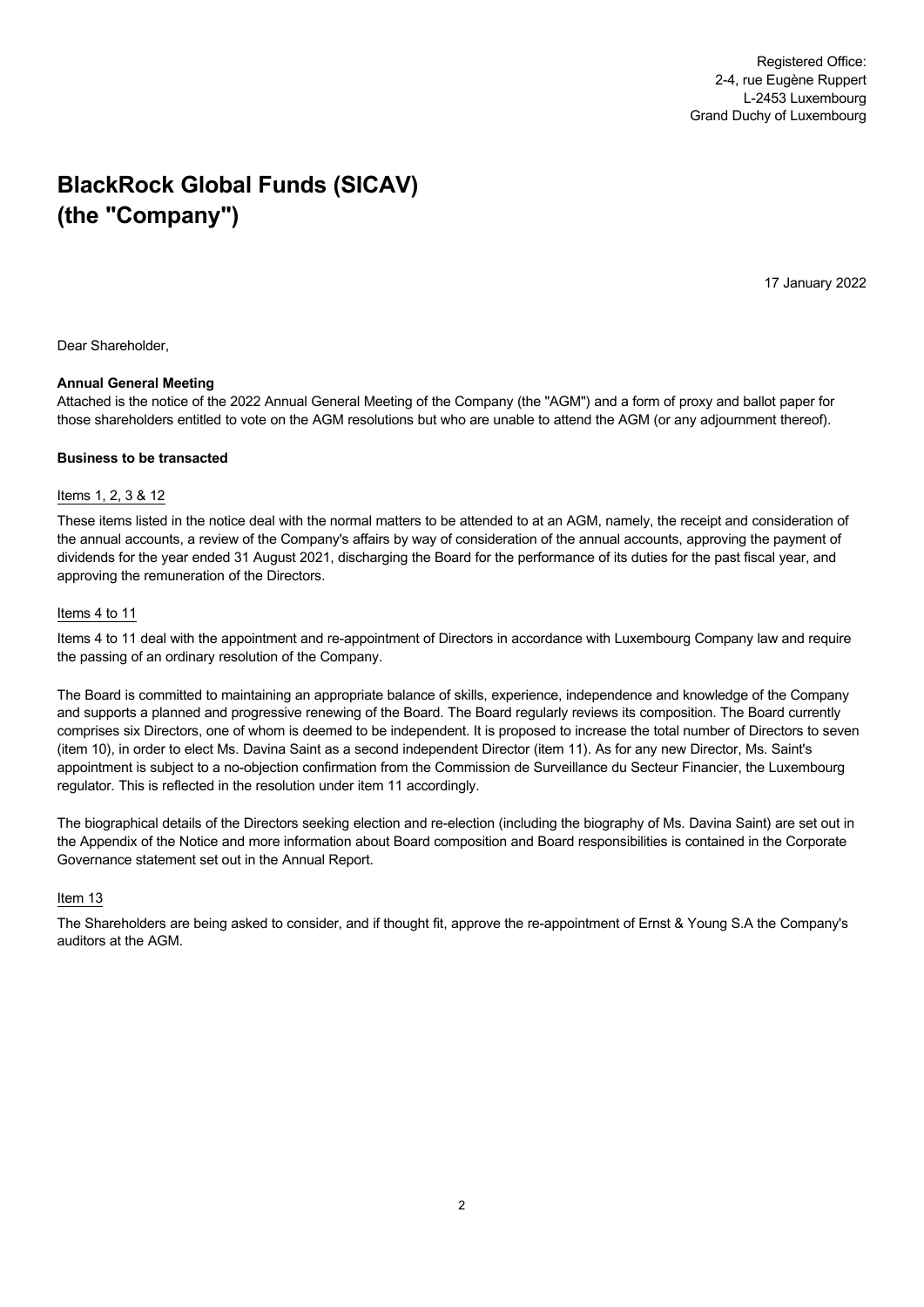# **Recommendation**

The Board believes that the resolutions to be proposed at the AGM are in the best interests of the shareholders and the Company as a whole and, accordingly, the Directors strongly recommend that you vote in favour of the resolutions at the AGM.

If you would like any further information or have any questions regarding this letter, please contact the Company's Hong Kong Representative, BlackRock Asset Management North Asia Limited, at 16/F Champion Tower, 3 Garden Road, Central, Hong Kong or by telephone on +852 3903-2688.

Yours faithfully

Juin Vas

**Denise Voss Chairwoman**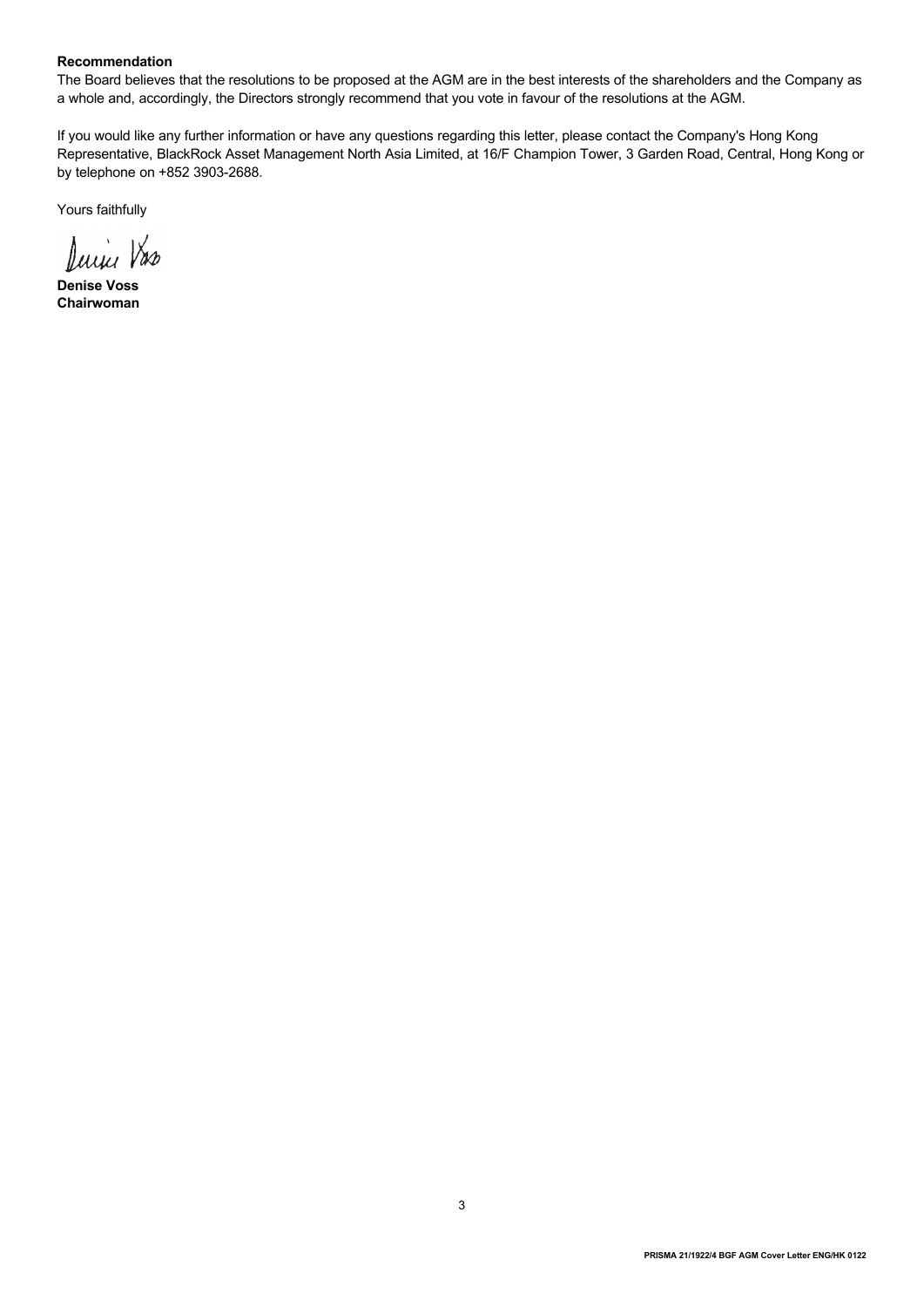# **BlackRock**

# BlackRock Global Funds (SICAV) (the "Company")

Registered Office: 2-4, rue Eugène Ruppert, L-2453 Luxembourg, Grand Duchy of Luxembourg R.C.S. Luxembourg B 6317

# **NOTICE OF 2022 ANNUAL GENERAL MEETING OF SHAREHOLDERS**

The 2022 Annual General Meeting of Shareholders of the Company (the "Meeting") will be held at the registered office of the Company or virtually should COVID-19 restrictions apply (please see page 2) at 11.00 a.m. CET on 18 February 2022 for the purpose of considering and voting upon the following matters:

# **Agenda**

- 1. To receive the Directors' and Auditor's reports and to approve the financial statements for the year ended 31 August 2021.
- 2. To approve the payment of dividends for the year ended 31 August 2021.
- 3. To agree to discharge the Board for the performance of its duties for the past fiscal year.
- 4. To re-elect Ms Denise Voss as Director until the next Annual General Meeting of shareholders to be held in 2023.
- 5. To re- elect Ms Ursula Marchioni as Director until the Annual General Meeting of shareholders to be held in 2023.
- 6. To re-elect Mr Paul Freeman as Director until the Annual General Meeting of shareholders to be held in 2023.
- 7. To re-elect Mr Barry O'Dwyer as Director until the Annual General Meeting of shareholders to be held in 2023.
- 8. To re-elect Mr Geoffrey Radcliffe as Director until the Annual General Meeting of shareholders to be held in 2023.
- 9. To elect Mr Keith Saldanha as Director until the Annual General Meeting of shareholders to be held in 2023.
- 10. To increase the total number of Directors from six to seven.
- 11. Subject to shareholder approval of the above resolution No. 10, to elect Ms Davina Saint as Director (subject also to the receipt of a no-objection confirmation from the CSSF, the Luxembourg regulator) until the Annual General Meeting of shareholders to be held in 2023.
- 12. To approve the remuneration of the Directors.
- 13. To re-elect Ernst & Young S.A. as Auditor until the Annual General Meeting of shareholders to be held in 2023.
- 14. To acknowledge the resignation of Mr Michael Gruener as Director with effect from 17 March 2021 (not being a resolution to vote on).

# **Voting**

Resolutions on the Agenda may be passed without a quorum, by a simple majority of the votes cast thereon at the Meeting.

# **Voting Arrangements**

In order to vote at the meeting:

- 1. The holders of Registered Shares may be present in person or:
	- (a) represented by a duly appointed proxy; or
	- (b) vote by means of a ballot paper ("formulaire") in accordance with the procedures set out in Article 11 of the Company's Articles of Association.
- 2. Shareholders who cannot attend the Meeting in person are invited to:
	- (a) send a duly completed and signed proxy form to the Transfer Agent of the Company to arrive no later than midnight CET on 11 February 2022; or
	- (b) deliver or send by fax a duly completed and signed ballot paper to the Registered Office of the Company or to the Transfer Agent of the Company (Fax No: + 44 207 743 1141) to arrive no later than midnight CET on 13 February 2022.
- 3. Proxy forms for registered shareholders can be obtained from the registered office of the Company. A person appointed proxy need not be a holder of Shares in the Company.
- 4. A pro forma ballot paper can be downloaded from: www.blackrock.co.uk/intermediaries/library.
- 5. Lodging of a proxy form or ballot vote will not prevent a shareholder from attending the Meeting and voting in person if he decides to do so.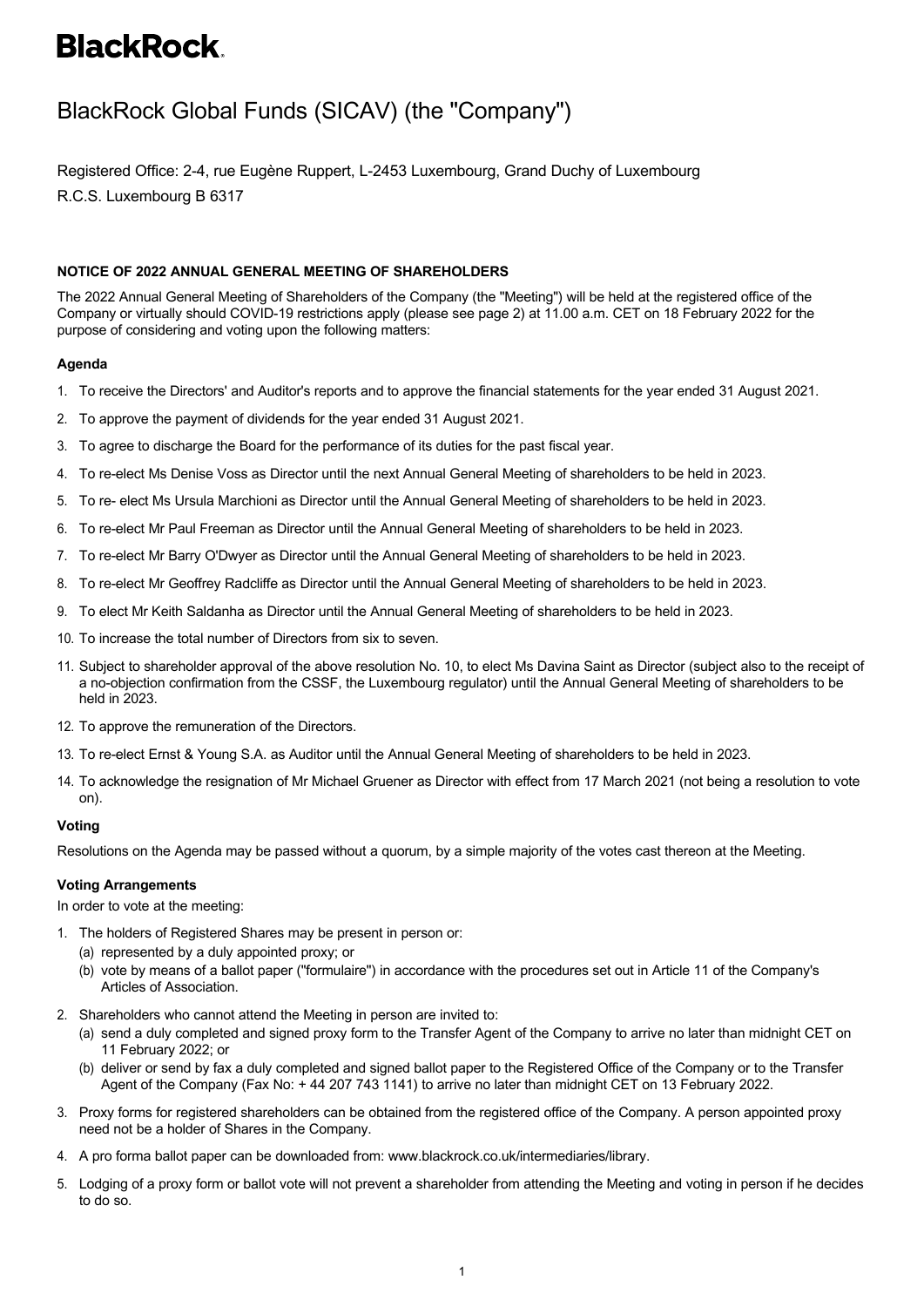Copies of the audited annual reports and other financial reports of the Company are available for inspection at the registered office of the Company. Shareholders may also request the Company, the local investor servicing team or the Company's Hong Kong Representative to send them a copy of such reports or may view the accounts at the following link - www.blackrock.com/hk. Investors should note that the website has not been authorised or reviewed by the Securities and Futures Commission in Hong Kong.

If, as a result of COVID 19, the Company is forced to hold the 2022 Annual General Meeting without a physical meeting, the Board of Directors will inform the Shareholders accordingly, in compliance with applicable legal requirements. In such case, Shareholders will be notified at least 8 business days prior to the meeting or at such later date if necessary, regarding any available alternative arrangements to attend and/or vote at the Annual General Meeting in compliance with restrictions issued by authorities in Luxembourg in the context of COVID-19. Shareholders who wish to vote at the meeting will be required to do so by completing and returning the attached proxy form or ballot paper in accordance with the terms set out in the papers.

The Board of Directors of the Company accepts responsibility for this notice and the information contained in it. To the best of the knowledge and belief of the Board of Directors (who have taken all reasonable care to ensure that such is the case), the information contained herein is accurate in all material respects and does not omit anything likely to affect the accuracy of such information.

If you would like any further information or have any questions regarding this notice, please contact the Company's Hong Kong Representative, BlackRock Asset Management North Asia Limited, at 16/F Champion Tower, 3 Garden Road, Central, Hong Kong or by telephone on +852 3903-2688.

29 November 2021 The Board of Directors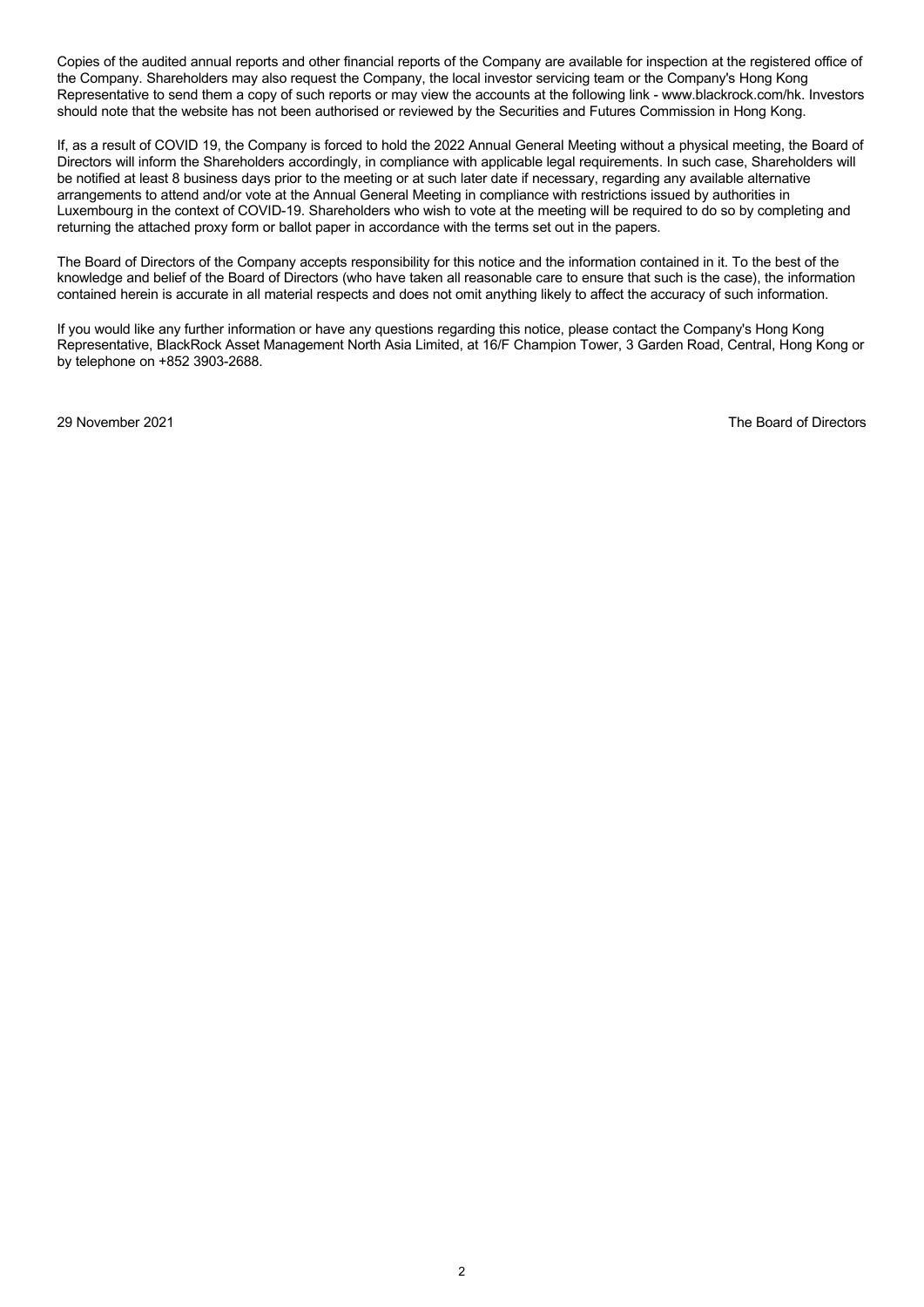**Registered Office of the Company:** 2-4, rue Eugène Ruppert, L-2453 Luxembourg. Grand Duchy of Luxembourg

### **Paying Agents**

*Luxembourg* (Central Paying Agent) J.P. Morgan Bank Luxembourg S.A. European Bank and Business Centre 6c, route de Trèves, Building C L-2633, Senningerberg

*Austria* Raiffeisen Bank International AG Am Stadtpark 9 1030 Vienna

*Belgium* J.P. Morgan Chase Bank, Brussels Branch Boulevard du Régent 35 1000 Brussels Belgium

*Italy* Allfunds Bank, S.A., Milan branch Via Santa Margherita 7 20121 Milan

State Street Bank International Gmbh – Succursale Italia Via Ferrante Aporti,10 20125 Milan

RBC Investor Service Bank S.A. Succursale di Milano Via Vittor Pisani, 26 I-20121 Milan

Banca Monte Dei Paschi di Siena S.p.A Piazza Salimbeni 3 53100 Siena

Société Générale Securities Services S.p.A, Via Benigno Crespi, 19/A, MAC II, 20159 Milan

BNP Paribas Securities Services Succursale di Milano – Via Ansperto 5 20123 Milan

Banca Sella Holding S.p.A. Piazza Gaudenzio Sella 1 13900 Biella

CACEIS Bank, Italy Branch 1-3 Place Valhubert 75206 Paris Cedex 13 (France) Operation address: Piazza Cavour, 2 20121 Milan

ICCREA Banca S.p.A. Via Lucrezia Romana 41/47 00178 Rome Italy

*Poland* Bank Handlowy w Warszawie S.A. ul. Senatorska 16 00-923 Warsaw

*Switzerland* State Street Bank International GmBH Munich, Zurich branch, Beethovenstrasse 19, CH-8027 Zurich

*Liechtenstein* VP Bank AG 9490 Vaduz, LIECHTENSTEIN (FL-0001.007.080-0) represented by VP Fund Solutions (Liechtenstein) AG 9490 Vaduz, LIECHTENSTEIN (FL-0002.000.772-7)

*United Kingdom* JPMorgan Trustee and Depositary Company Limited Hampshire Building, 1st floor Chaseside Bournemouth BH7 7DA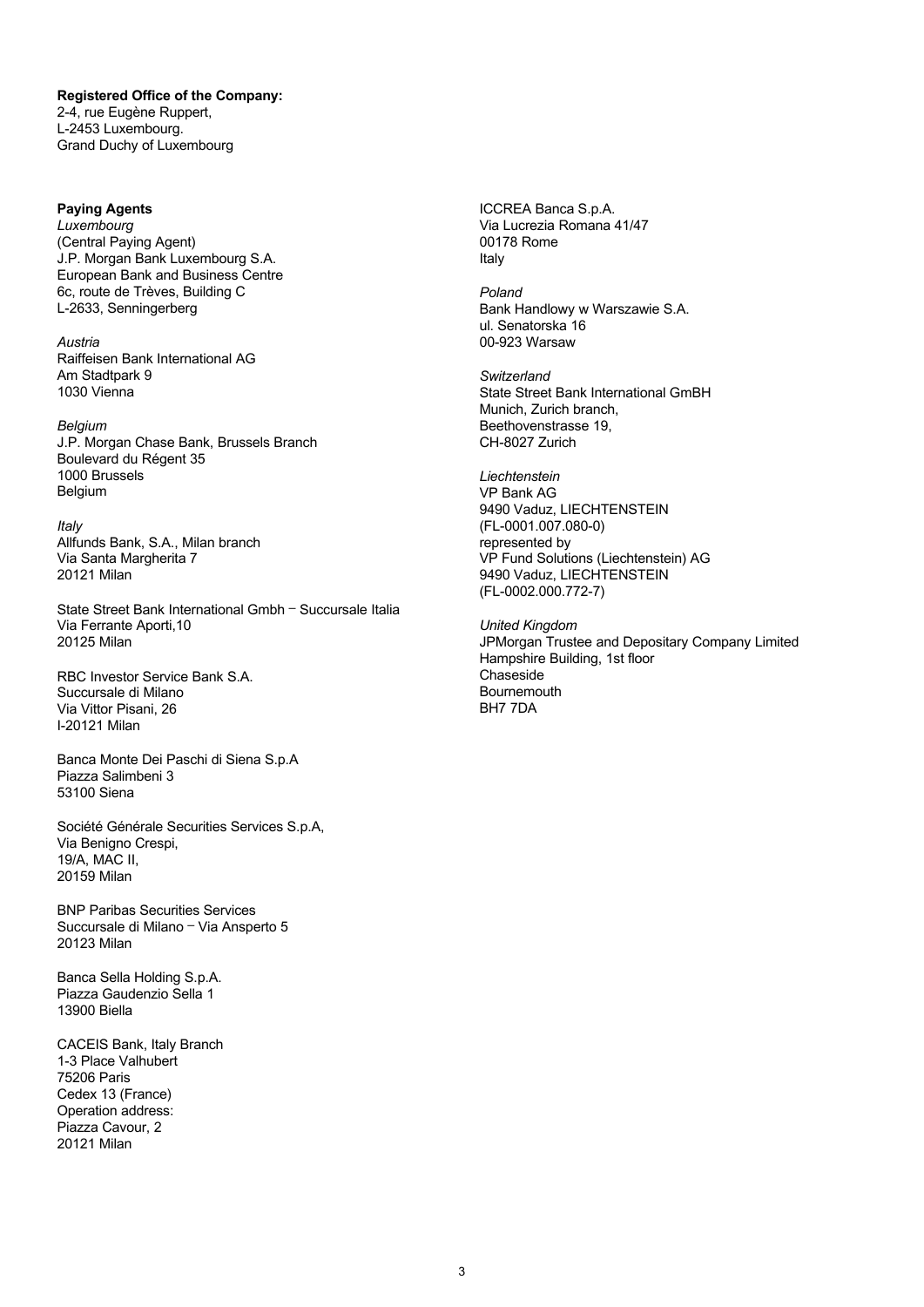### **APPENDIX TO AGM NOTICE**

### **Directors' Biographies**

**Denise Voss (Chairwoman) (American):** Ms Voss is a Non-Executive Director of financial services companies and is based in Luxembourg. She serves as a Director on the Boards of flagship funds of major fund promoters, including BlackRock Strategic Funds and BlackRock Global Index Funds. Ms Voss previously worked for Franklin Templeton in Luxembourg for over 25 years as a Conducting Officer and Director of the firm's UCITS and alternative investment fund management business. Prior to joining Franklin Templeton, she worked for 10 years at Coopers & Lybrand in Boston, USA and in Luxembourg. She holds a Massachusetts CPA license and earned an undergraduate degree from Tufts University, as well as a masters degree in accountancy from Bentley University. Ms Voss is Chairwoman of LuxFLAG, an independent agency based in Luxembourg that awards recognised sustainable finance labels to eligible investment vehicles. She was Chairman of the Association of the Luxembourg Fund Industry (ALFI) from 2015-2019, and a member of the ALFI Board of Directors from 2007-2019.

**Geoffrey D. Radcliffe (British & Luxembourger dual nationality, Luxembourg resident):** Mr Radcliffe is a Managing Director of BlackRock and is based in Luxembourg. He is a member of the BlackRock Business Operations & Technology, Global Accounting and Product Services team and heads Product Oversight and Governance International and Alternatives International for BlackRock EMEA & Asia Pacific. Mr Radcliffe is a Fellow of The Institute of Chartered Accountants in England and Wales and an Associate of The Chartered Institute of Bankers. He has 30+ years of mutual fund, accounting and banking experience in Luxembourg, Bermuda, London and the Isle of Man. Mr Radcliffe joined the BlackRock Group in 1998. He serves as a Director on the Boards of BlackRock Luxembourg S.A. and BlackRock Fund Management Company S.A. and also on the Boards of a number of BlackRock investment funds. He has been a Member of the Board of Directors of ALFI (Luxembourg Fund Industry Association) since 2013.

**Barry O'Dwyer (Irish):** Mr O'Dwyer is a Managing Director at BlackRock. He is the Head of Fund Governance for BlackRock's European open-ended fund ranges and is the Chief Operating Officer for BlackRock's Irish business. He serves as a director on the boards of a number of BlackRock corporate, fund, and management companies domiciled in Ireland, Luxembourg, Switzerland and Germany and on the board of BlackRock's UK Life company. He was the chairman of the Irish Funds Industry Association 2014- 2015, is a board director of Financial Services Ireland and is a member of An Taoiseach's Financial Services Industry Advisory Committee. He joined BlackRock Advisors (UK) Limited in 1999 as head of risk management and moved to his present role in 2006. Prior to joining BlackRock Advisors (UK) Limited, Mr O'Dwyer worked as risk manager at Gartmore Investment Management and at HypoVereinsbank and National Westminster Bank. Mr O'Dwyer graduated from Trinity College Dublin with a degree in Business Studies and Economics in 1991. He holds a Chartered Association of Certified Accountants qualification and an MBA from London City University Business School.

**Paul Freeman (British):** Mr Freeman currently serves as a director on the boards of a number of BlackRock Group companies and investment funds. He was until December 2015 a Managing Director of BlackRock, which he had joined in August 2005 (which then was Merrill Lynch Investment Managers). Up until July 2011 Mr Freeman was the Head of Product Development and Range Management for the EMEA region with responsibility for the development and ongoing product management of all funds domiciled in EMEA and distributed on a cross-border basis by BlackRock. Between July 2011 and December 2015 Mr Freeman worked closely with BlackRock's Government affairs team and served on various internal governance committees and on the boards of a number of group subsidiaries and managed funds. Mr Freeman has worked in the financial services industry for over 35 years and, prior to BlackRock, has held senior management positions at Schroders, Rothschild Asset Management, Henderson Investors and GT Management (now part of Invesco). Mr Freeman is a Chartered Accountant.

**Ursula Marchioni (British & Italian dual nationality, UK resident):** Ms Marchioni is a Managing Director of BlackRock and is Head of BlackRock Portfolio Consulting business for Europe, Middle East and Africa. She is a member of BlackRock's European Investment Committee and of the European ETF and Index Investment Executive Committee. Ms Marchioni joined BlackRock in August 2012 in the iShares Investment and Product Strategy function; she became Head of the team and Chief Strategist for iShares in EMEA in March 2016. Ms Marchioni began her current role in January 2017. Ms Marchioni has 20 years of experience in the financial services industry. Prior to joining BlackRock, Ms Marchioni worked Credit Suisse and Société Generale, in the Asset Management and Investment Banking divisions. She began her career at KPMG Financial Advisory services. Ms Marchioni holds a *cum laude* Degree in Physics from University of Trento, Italy.

**Keith Saldanha (British):** Mr Saldanha is a Managing Director of BlackRock and is Head of the Wealth Product Group for Europe, Middle East and Africa. He is responsible for defining and executing the alpha and alternatives product agenda for the BlackRock EMEA Wealth business. In addition, Mr Saldanha leads the Fund Selection and Manager Research segment for the EMEA iShares & Wealth sales organisation. Mr Saldanha is a member of the EMEA Wealth Executive Committee, EMEA Product Development Committee and EMEA Capacity Management Committee. He joined BlackRock in 2015 from Man Group where he was Global Head of Investment Marketing, responsible for a number of product specialist, business development and client service teams across Man's investment management businesses. Prior to this, he spent a number of years focused on the origination and execution of Man's hedge fund M&A activity and jointly leading corporate strategy for the hedge fund business. Mr Saldanha started his career in strategy consulting. He is a Chartered Alternative Investment analyst and holds a BSc (Hons) Economics degree from the University of Warwick.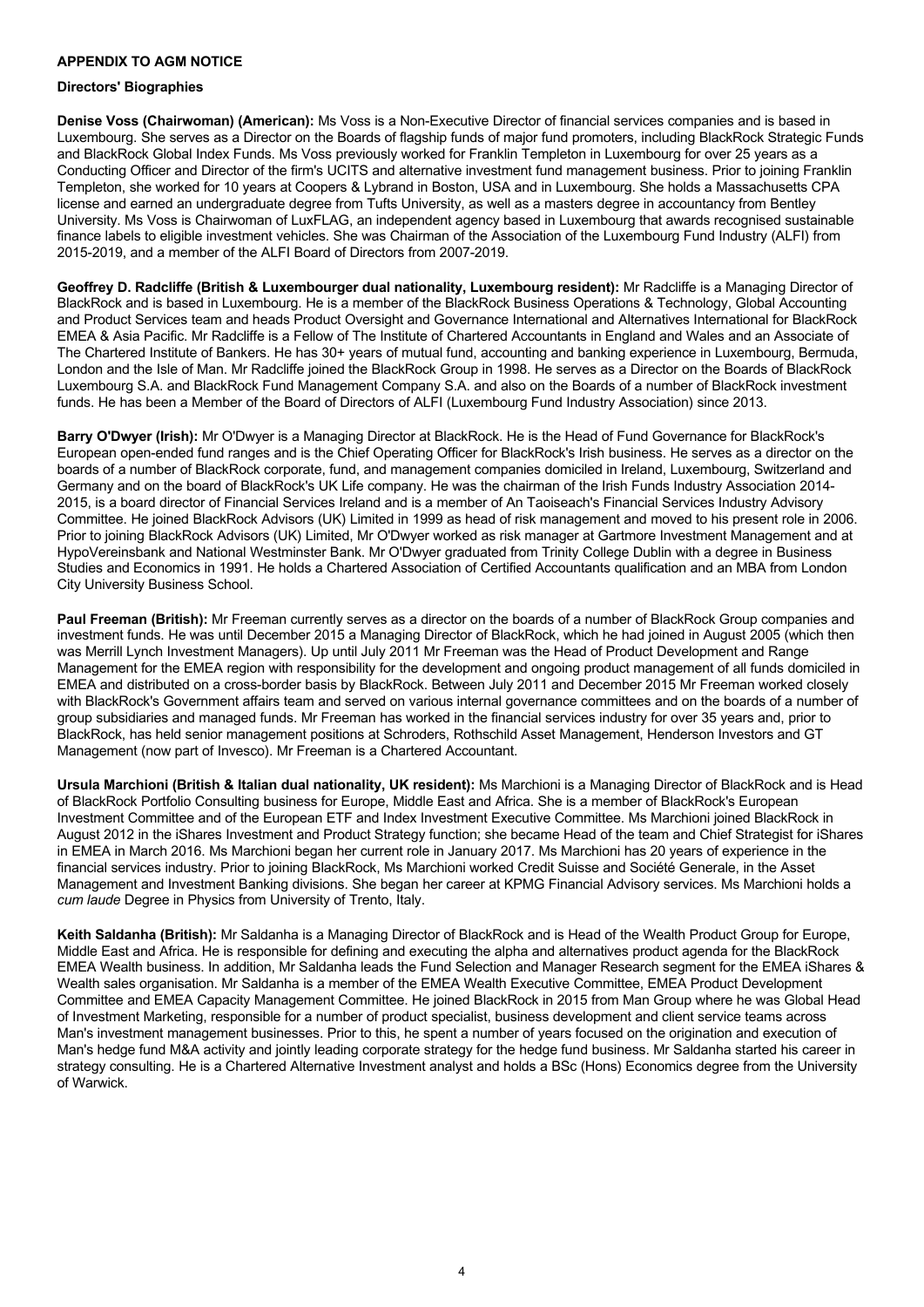**Davina Saint (British, Irish resident):** Based in Dublin, Ms Saint is a Non-Executive Director of financial services companies and a Director of the Irish National Assets Management Agency, sitting on the Board, Credit and Planning Committees and Chairing the Remuneration Committee. Ms Saint worked with the BNP Paribas Group for over 20 years as the General Counsel for its Irish Corporate and Institutional banking business and latterly as the Head of Branch for BNP Paribas' Irish Securities Services business. Prior to joining BNP Paribas, she worked in the City of London with ABN Amro after qualifying as a Solicitor in the field of shipping litigation. She holds an Honours degree in Law from the London School of Economics. She is also a Chartered Director (CDir) and a Certified Bank Director.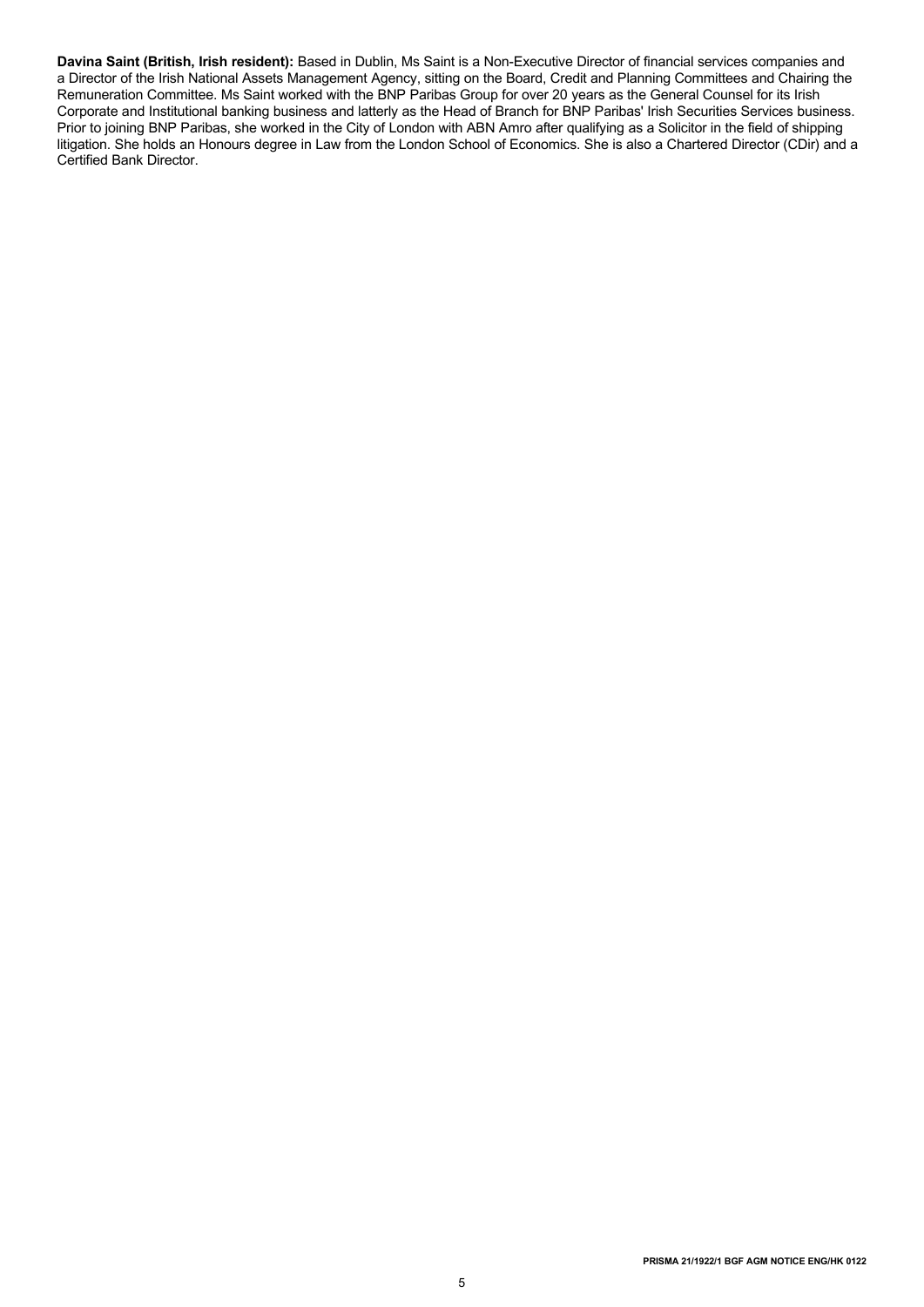註冊辦事處: 2-4, rue Eugène Ruppert L-2453 Luxembourg Grand Duchy of Luxembourg

# 貝萊德全球基金**(SICAV)**

(「本公司」)

2022年1月17日

親愛的股東:

### 年度股東大會

隨附本公司2022年年度股東大會(「年度股東大會」)通知及有權於年度股東大會決議案中投票但無法出席年度股東大會(或其任何 續會)的股東的代表委任表格及投票用紙。

#### 處理事項

# 項目1、2、3及12

通知中列出的這些項目涉及年度股東大會上應處理的正常事項,即年度賬目的接收與審議,透過審議年度賬目審查本公司事務,批准 支付截至2021 年8 月31 日止年度股息,解除董事會就上一個財政年度內履行的職責,並批准董事酬金。

項目4至11

項目4 至11涉及根據盧森堡公司法委任及重新委任董事,並要求通過本公司的普通決議案。

董事會致力於維持本公司技能、經驗、獨立性及知識的適當平衡,並支持有規劃及逐步地更新董事會。董事會定期檢討其組成情況。 董事會目前由六名董事組成,其中一名被視為獨立董事。建議將董事總人數增至七人(項目10),以選舉Davina Saint女士為第二位 獨立董事(項目11)。一如任何新董事, Saint 女士的委任須取得盧森堡監管機構金融業監管委員會(Commission de Surveillance du Secteur Financier) 的無異議確認。這相應地反映於項目 11 的決議案。

尋求選舉和重選的董事的履歷詳情(包括Davina Saint女士的履歷)載於通知附錄,有關董事會組成及董事會職責的更多資料,載於 年報所載的企業管治聲明。

項目13

股東須於年度股東大會上考慮並酌情批准續聘安永會計師事務所為本公司核數師。

建議

董事會相信,於年度股東大會上提呈的決議案符合股東及本公司的整體最佳利益,因此,董事強烈建議閣下於年度股東大會上投票贊 成決議案。

如需進一步資料或就本函有任何疑問,請聯絡本公司之香港代表貝萊德資產管理北亞有限公司, 地址為香港中環花園道3號冠君大廈 16樓,或致電+852 3903-2688。

Juiu Vas

**Denise Voss** 主席

謹啟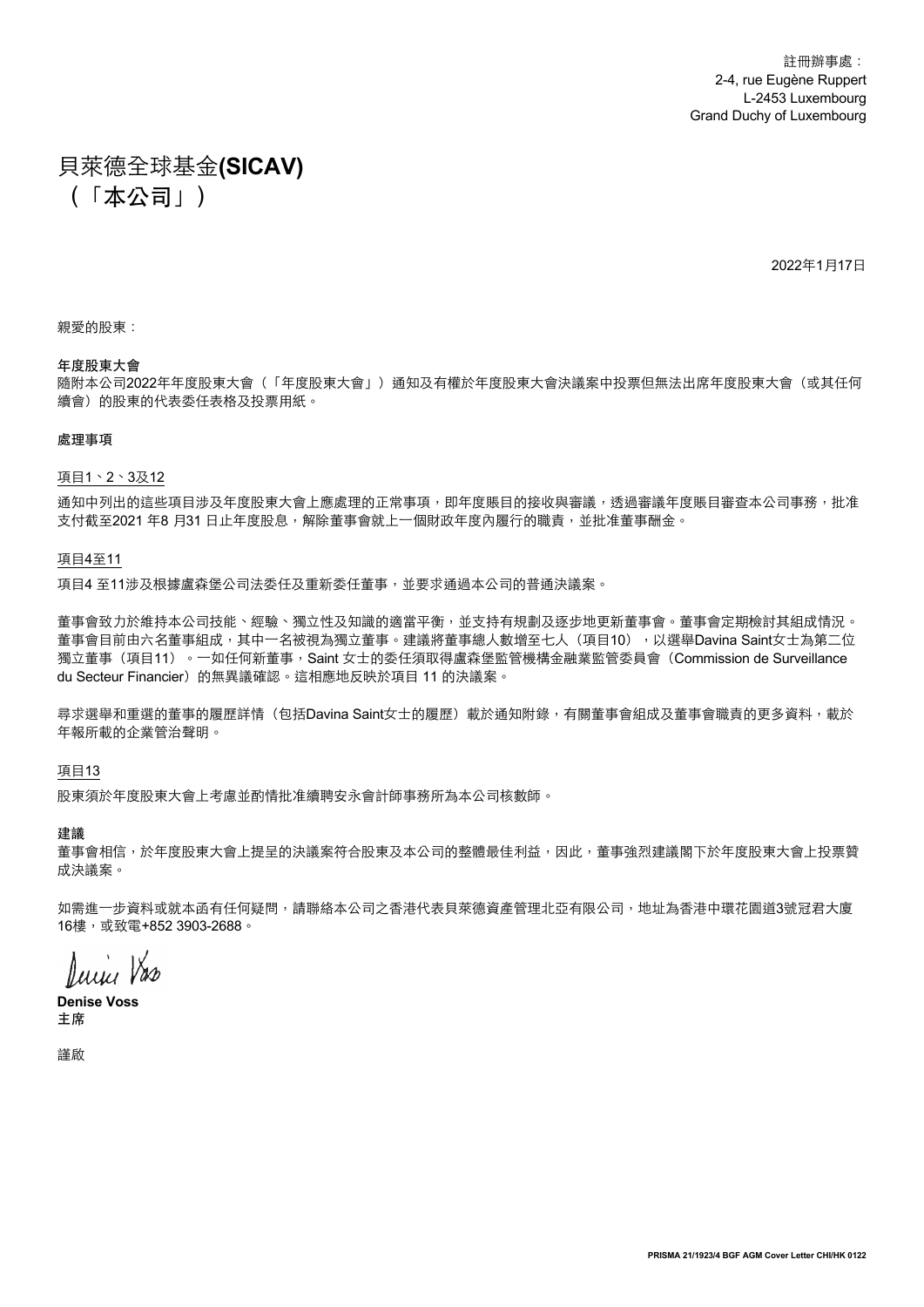# **BlackRock** 貝萊德

# 貝萊德全球基金(SICAV)(「本公司」)

註冊辦事處:2-4, rue Eugène Ruppert, L-2453 Luxembourg, Grand Duchy of Luxembourg R.C.S. Luxembourg B 6317

### **2022**年年度股東大會通知

本公司2022年年度股東大會(「會議」)將於2022年2月18日歐洲中部時間早上11點於本公司註冊辦事處或(如2019冠狀病毒病限制 適用(請參閱第2頁))以虛擬形式舉行,目的為審議以下事項並予以投票表決:

#### 議程

- 1. 接收董事報告及核數師報告,並批准截至2021年8月31日止年度的財務報表。
- 2. 批准支付截至2021年8月31日止年度的股息。
- 3. 同意解除董事會就上一個財政年度內履行的職責。
- 4. 重新選舉Denise Voss女士擔任董事一職,直到2023年舉行下屆年度股東大會為止。
- 5. 重新選舉Ursula Marchioni女士擔任董事一職, 直到2023年舉行年度股東大會為止。
- 6. 重新選舉Paul Freeman先生擔任董事一職,直到2023年舉行年度股東大會為止。
- 7. 重新選舉Barry O'Dwyer先生擔任董事一職,直到2023年舉行年度股東大會為止。
- 8. 重新選舉Geoffrey Radcliffe先生擔任董事一職,直到2023年舉行年度股東大會為止。
- 9. 選舉Keith Saldanha先生擔任董事一職,直到2023年舉行年度股東大會為止。
- 10. 將董事總人數由六名增至七名。
- 11. 在股東批准上述項目10 的決議案後,選舉Davina Saint女士擔任董事一職(亦須在收到盧森堡監管機構金管委的無異議確認後才 作實),直到2023年舉行年度股東大會為止。
- 12. 批准董事薪酬。
- 13. 重新選舉安永會計師事務所擔任核數師一職, 直到2023年舉行年度股東大會為止。
- 14. 確認Michael Gruener先生辭任董事一職,由2021年3月17日生效(毋需投票的決議案)。

### 投票

議程的決議案可在法定人數不足的情況下,以會議上所投票數的簡單大多數票通過。

#### 投票安排

為了能於會上投票:

- 1. 記名股份的持有人必須親身或:
	- (a) 由獲正式委任的投票代表代表; 或
	- (b) 以投票用紙(「表格」)的方式按照本公司的公司組織章程第11條所載的程序投票。
- 2. 凡未能親身出席會議的股東可:
	- (a) 於2022年2月11日歐洲中部時間午夜前向本公司的過戶代理人送達已正式填妥及簽署的代表委任表格; 或
	- (b) 於2022年2月13日歐洲中部時間午夜前向本公司的註冊辦事處或本公司的過戶代理人交付或以傳真方式發出(傳真號碼:+ 44 207 743 1141)已正式填妥及簽署的投票用紙。
- 3. 記名股東的代表委任表格可向本公司的註冊辦事處索取。獲委任為投票代表的人士毋須為本公司股份的持有人。
- 4. 空白的投票用紙可從下列網址下載: www.blackrock.co.uk/intermediaries/library 。
- 5. 股東交回代表委任表格或投票用紙後,其後若決定親身出席會議並於會上投票,則仍可親身出席會議並於會上投票。

本公司的經審核年度報告及其他財務報告於本公司的註冊辦事處可供股東查閱。股東亦可要求本公司、當地投資者服務團隊或本公司 之香港代表向彼等寄送該等報告的副本,或可於以下連結 - www.blackrock.com/hk 閱覽賬目。投資者應注意,該網站並未經香港證券 及期貨事務監察委員會認可或審閱。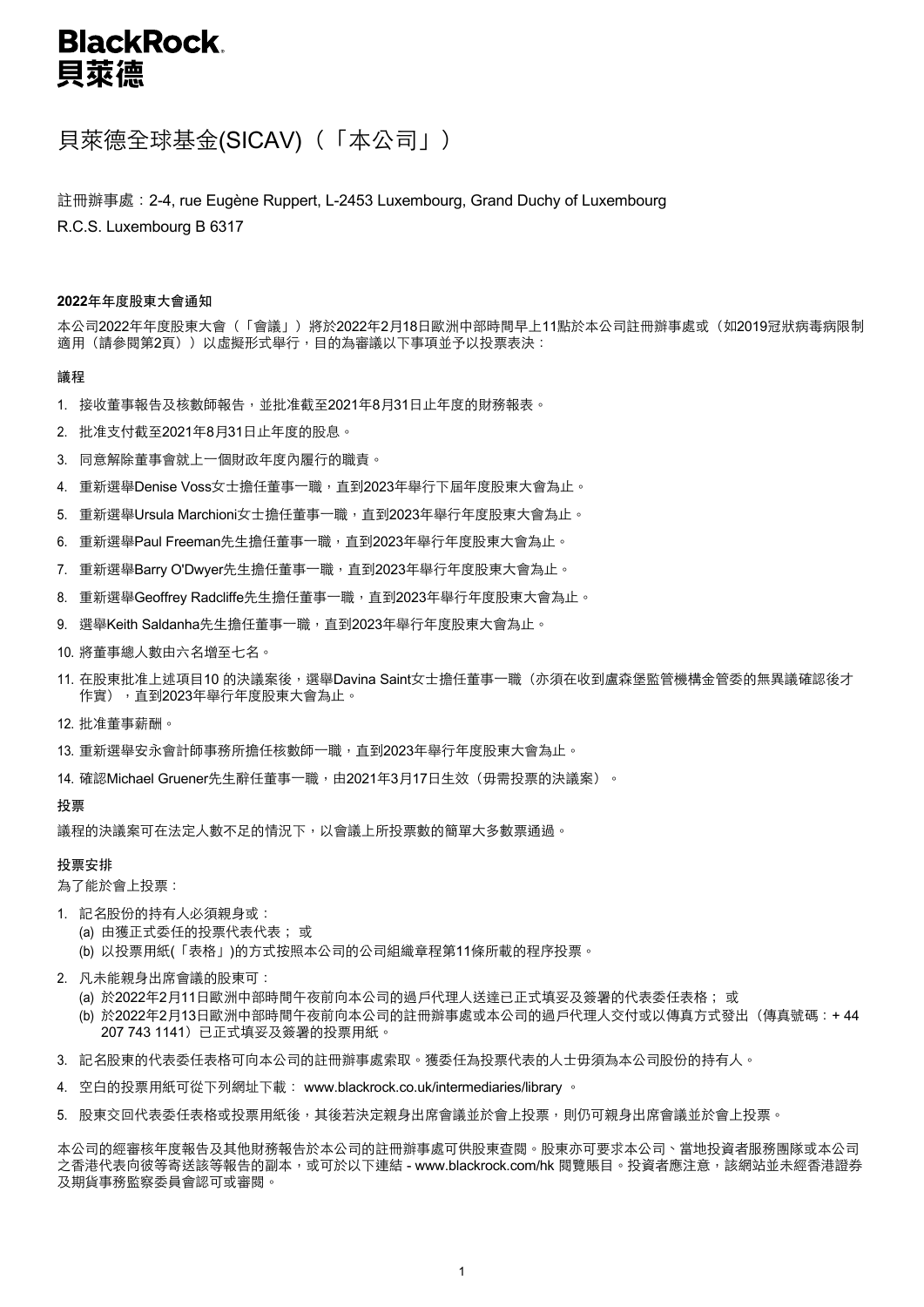如由於2019冠狀病毒病,本公司被逼以非實體會議形式舉行2022年年度股東大會,董事會將相應地根據適用法律規定通知股東。在該 情況下,股東將於會議前至少8個營業日或於較後日期(如需要)接獲有關任何其他可行安排的通知,以便遵照盧森堡當局就2019冠 狀病毒病的情況頒布的限制出席年度股東大會及/或於會上投票。如欲於會議上投票,股東將需要根據代表委任表格或投票用紙所載 的條款填妥並交回隨附的代表委任表格或投票用紙。

本公司董事會就本通知及其中所載資料負責。據董事會所知及所信(各董事已採取一切合理的審慎措施確保情況如此),本通知所載 資料在所有重大方面均屬準確,並無遺漏任何可能影響該等資料準確性的事項。

如需進一步資料或就本通知有任何疑問,請聯絡本公司之香港代表貝萊德資產管理北亞有限公司,地址為香港中環花園道3號冠君大 廈16樓,或致電+852 3903-2688。

2021年11月29日 董事會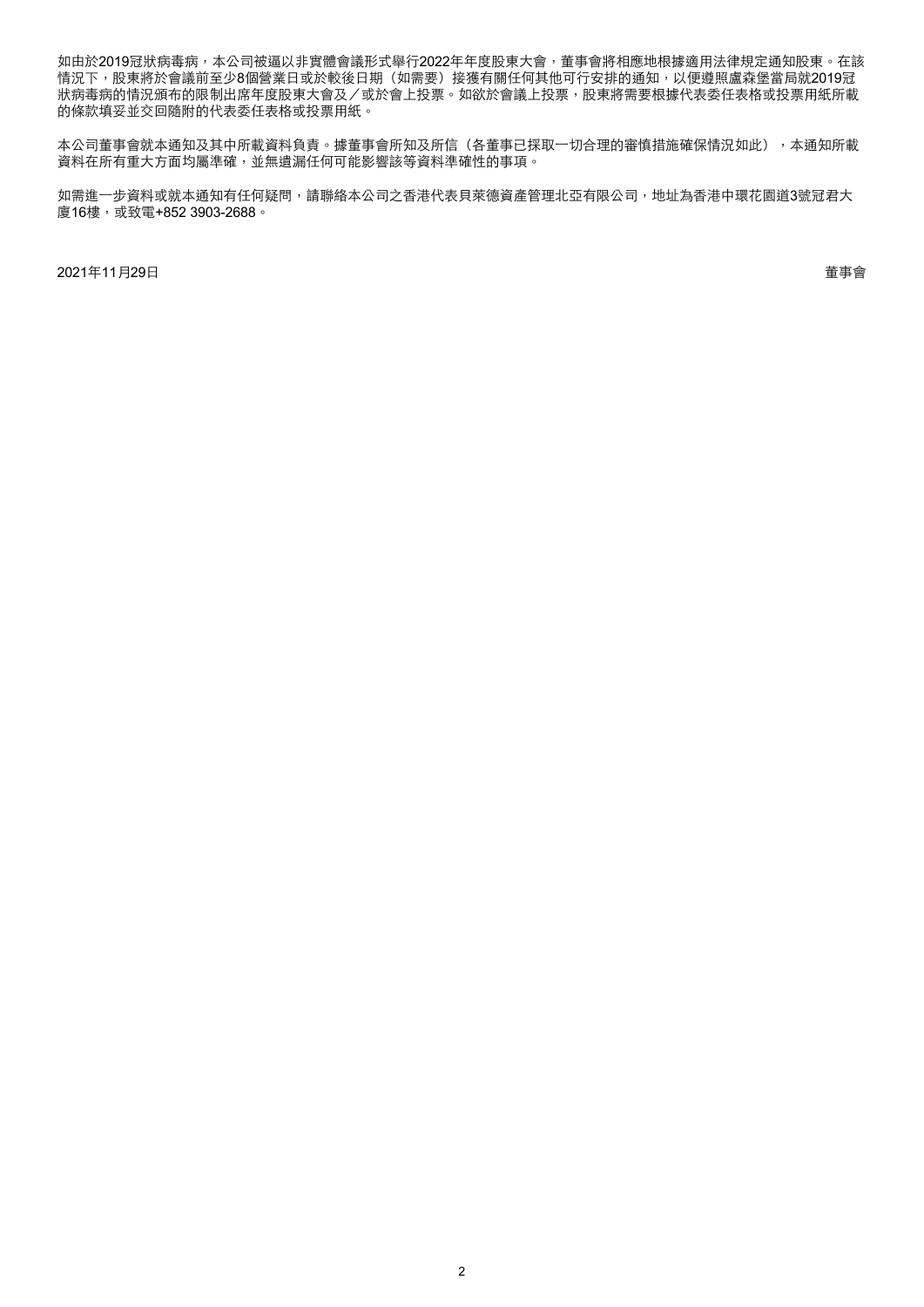本公司的註冊辦事處: 2-4, rue Eugène Ruppert, L-2453 Luxembourg. Grand Duchy of Luxembourg

# 付款代理人

盧森堡 (中央付款代理人) J.P. Morgan Bank Luxembourg S.A. European Bank and Business Centre 6c, route de Trèves, Building C L-2633, Senningerberg

奧地利 Raiffeisen Bank International AG Am Stadtpark 9 1030 Vienna

比利時

J.P. Morgan Chase Bank, Brussels Branch Boulevard du Régent 35 1000 Brussels Belgium

意大利 Allfunds Bank, S.A., Milan branch Via Santa Margherita 7 20121 Milan

State Street Bank International Gmbh – Succursale Italia Via Ferrante Aporti,10 20125 Milan

RBC Investor Service Bank S.A. Succursale di Milano Via Vittor Pisani, 26 I-20121 Milan

Banca Monte Dei Paschi di Siena S.p.A Piazza Salimbeni 3 53100 Siena

Société Générale Securities Services S.p.A, Via Benigno Crespi, 19/A, MAC II, 20159 Milan

BNP Paribas Securities Services Succursale di Milano – Via Ansperto 5 20123 Milan

Banca Sella Holding S.p.A. Piazza Gaudenzio Sella 1 13900 Biella

CACEIS Bank, Italy Branch 1-3 Place Valhubert 75206 Paris Cedex 13 (France) Operation address: Piazza Cavour, 2 20121 Milan

ICCREA Banca S.p.A. Via Lucrezia Romana 41/47 00178 Rome Italy

波蘭 Bank Handlowy w Warszawie S.A. ul. Senatorska 16 00-923 Warsaw

瑞士 State Street Bank International GmBH Munich, Zurich branch, Beethovenstrasse 19, CH-8027 Zurich

列支敦士登 VP Bank AG 9490 Vaduz, LIECHTENSTEIN (FL-0001.007.080-0) 由以下代表 VP Fund Solutions (Liechtenstein) AG 9490 Vaduz, LIECHTENSTEIN (FL-0002.000.772-7)

英國 JPMorgan Trustee and Depositary Company Limited Hampshire Building, 1st floor Chaseside Bournemouth BH7 7DA